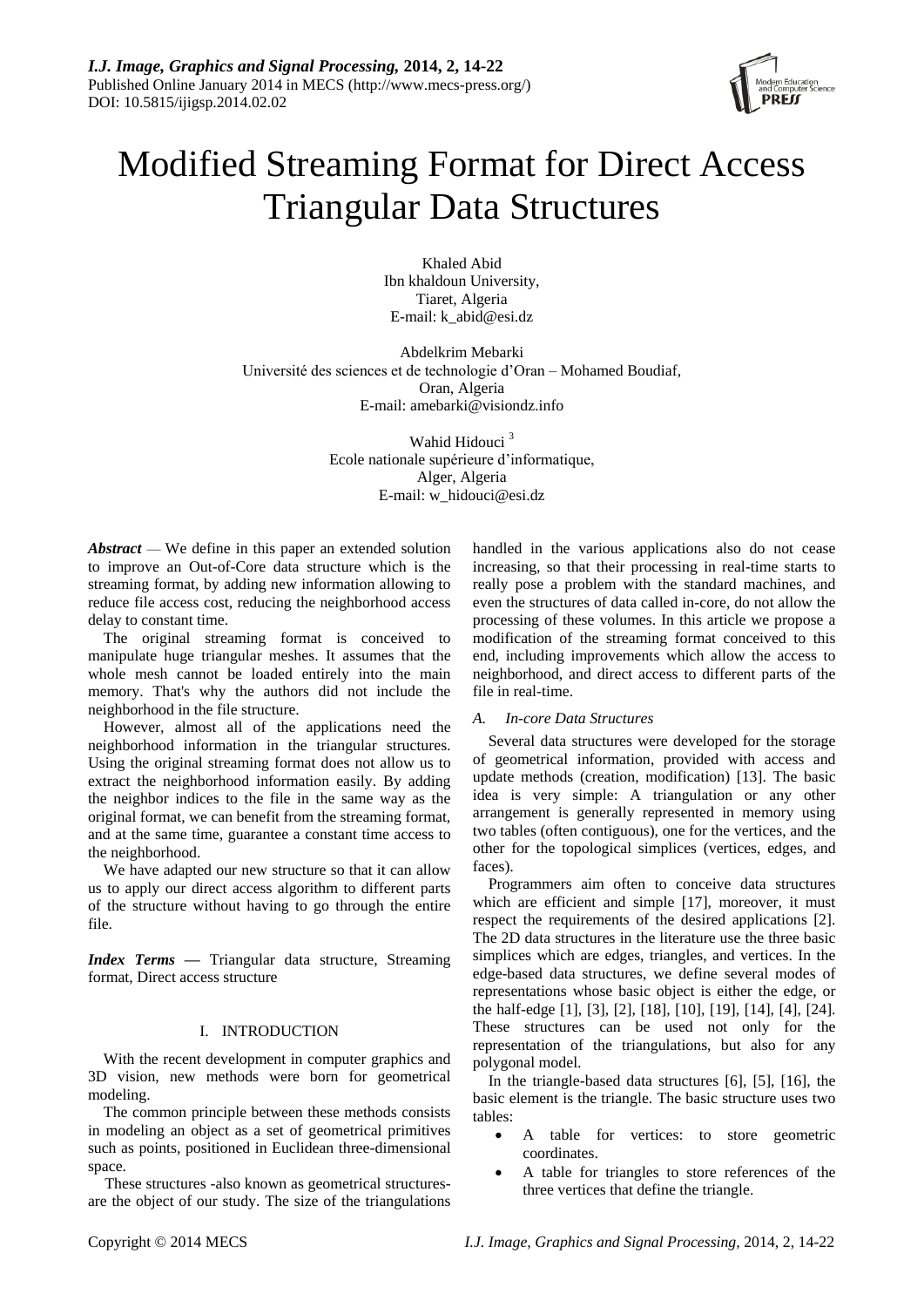This minimal triangle-based structure requires 6n references. However, access to neighbors cannot be done in constant time. To improve the structure, and give access in constant time to the neighbors, the references of the three neighboring triangles can be added to the structure of the triangle, which increases the cost of storage to 12n references.

This representation scheme is the basis of our work. The algorithm proposed by Isenburg to construct the streaming file uses another data structure which is the triangle soup. This is because this structure allows the processing of the triangulation without charging the entire file in the main memory but it does not allow the addition of neighborhood information to the streaming file.

In the vertex-based data structures [12], the basic element is the vertex. The triangulation is represented as a graph of incidences between the vertices of the triangulation. The data structure is a list of vertices where each vertex keeps three references: its degree (the number of incident vertices), the list of its neighbors, and a mark indicating if this vertex is on the border or not. Considering that the average degree of a vertex in a triangulation of n points is 6, the global cost of such a structure is 7n references.

#### *B. Out-Of-Core Data Structures*

The fast development of storage capacities led to a strong increase in the data volumes, in particular the geometrical data, where the meshes generated from digitalization by laser or modeling of complex scenes, can reach several gigabytes. This is not the case for external memory where the curve of growth is not accompanied by a proportional improvement in access time and capacity of central memory.

Unfortunately, traditional methods and algorithms (In-Core) require the entire mesh to be loaded in main memory. With huge size meshes (order of billion of triangles), indexing vertices is very costly or even impossible when it exceeds the addressable range of the computer main memory. The Out-of-Core algorithms and structures allow us to process 2D or 3D objects of any size on standard workstations.

The main idea of these algorithms is to arrange operations in such way to execute them on only a portion of the file. This file can be seen as a set of blocks, each one of them has a size that matches the main memory size. In other words, only the needed information for the current treatment is loaded into memory.

1. Triangle soup:

The basic principle is to include directly the coordinates of the vertices in the faces without enumeration. This allows us to treat the faces of a mesh independently, and avoid the step of indirection. But the updating of vertices and the access to its neighborhood is not as easy as in the indexed format. In this format each triangle is defined by its three vertices, each vertex by these coordinates. Although this format stores each vertex of the mesh several times (in average six times), it is still preferred in many applications such as rapid prototyping because no global indexing is required [14], [15], [24].

2. The hierarchical data structures (multi-resolution):

These structures represent triangulations according to spatial or topological subdivisions. These structures are also used to adjust the level of details [8] and for interactive visualizations. The basic common structures are trees (including B-trees [22] and its derivatives [23]). Cignoni et al.[7] proposed an adapted a version of the octree [20], [21] devoted to the generic Out-of-Core algorithms for meshes that they called *Octree Based External Memory Mesh*. This structure is based on a decomposition of the cube including the triangulation recursively until the desired size of the elementary cubes (in number of vertices per cube, which are indexed locally in the cube) is reached. These elementary cubes are the leaves of the tree, and are stored on the external drive and loaded into memory on demand. A variant of the octree representation has been adapted to the multi-resolution meshes [9], in which the internal nodes of the tree keep representatives scattered of the lower level vertices to allow construction at this coarse level. In these structures, the permanent memory occupancy is limited to the tree of search blocks, whereas the actual data are loaded as needed.

#### II. STREAMING MESH

Isenburg et al. [11] proposed a new data structure they called" Streaming Mesh". This structure is ordered and designed to encode and describe incrementally the triangulations in order to minimize memory requirements, which allows the user to manage models of very large dimensions. The principle is that the streaming format explicitly indicates the first and the last time that a vertex is used by a triangle. Vertices and faces are so interlaced in the file; a vertex is inserted only when it is used for the first time; when a triangle refers a vertex for the last time, the vertex is finalized (e.g. via special symbol). Thus, the number of vertices to be kept in memory at any given time is reduced.

#### *Generating Streaming Meshes*

Our method is based on an indexed structure in input, which is the triangle-based data structure with two tables (Tables I and II):

| Vertex |    |  |
|--------|----|--|
|        | x. |  |
| 2      | х2 |  |
| 73     | xЗ |  |
| 74     | x4 |  |
|        | X. |  |
| 6      | х6 |  |
|        |    |  |

## TABLE I. VERTEX TABLE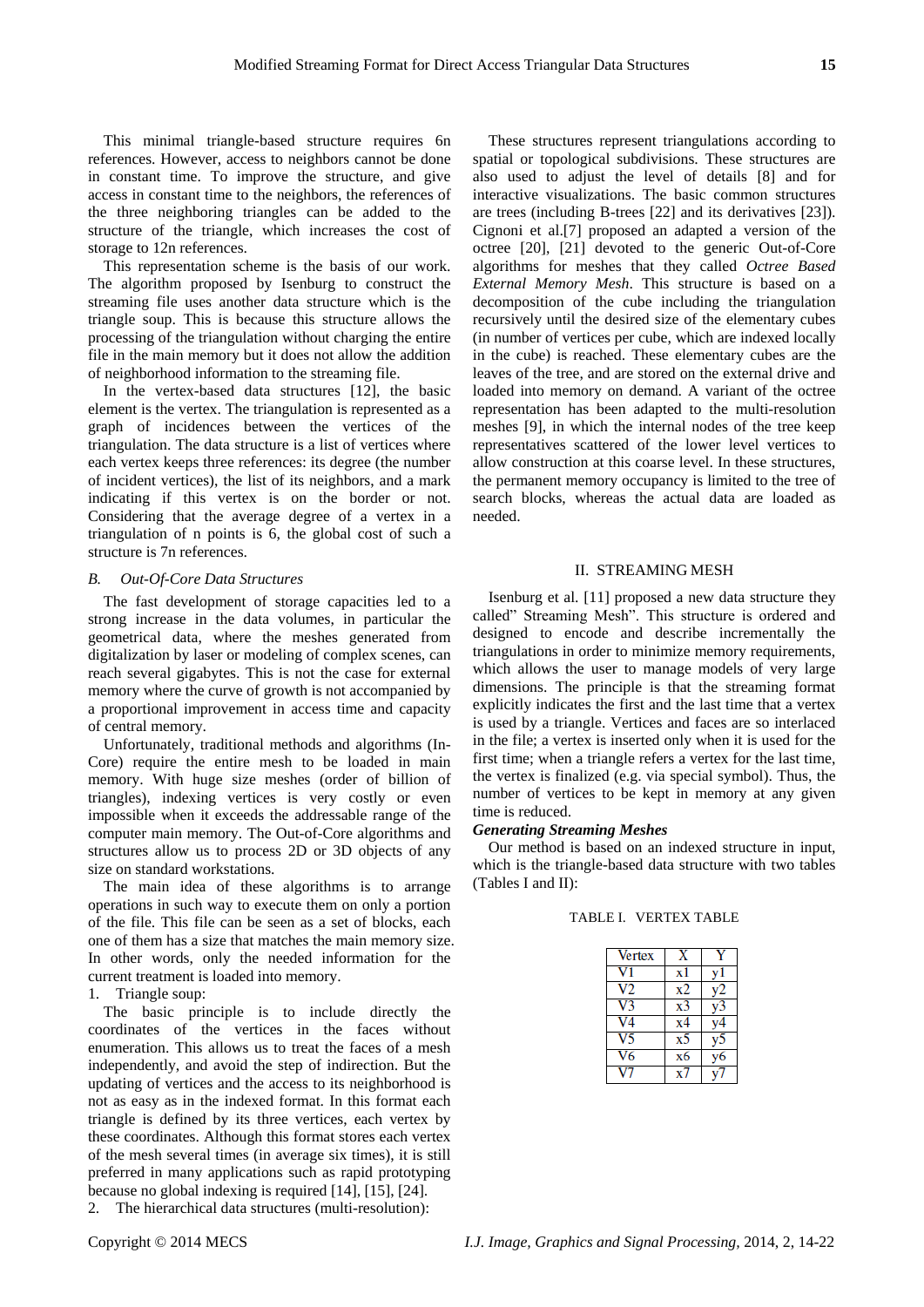#### TABLE II. INPUT TRIANGULATION TABLE: THE NUMBER MAX-INT IS THE MAXIMAL NATURAL INTERGER

| Г1        |  |         | Max-Int |         |
|-----------|--|---------|---------|---------|
| гэ        |  | Max-Int |         |         |
| T3        |  | Max-Int |         |         |
| <b>T4</b> |  |         |         | Max-Int |
| T5        |  |         | Max-Int |         |
| T6        |  | Max-Int |         |         |

To construct a Streaming file we must follow some steps in which we need three kinds of information: the vertex layout, the triangle layout, and the finalization information.

We add to each vertex V:

a. An ordered key Kv based on its incident triangles. The key Kv takes the smallest incident triangle index:

$$
\{Kv = \min(v), v \in tt\},\
$$

This key is based on the indices of vertices and triangles in the two input arrays.

b. A degree d: the degree d is equal to the number of triangles incident to the vertex V:

$$
d = |t : V \in t|
$$

c. A Boolean value  $\exists$  that indicates whether the vertex exists in the streaming file. This value is initially equal to False. Each vertex will be represented using (Kv, V, d, X, Y,  $\exists$ ), Where  $Kv$ is the vertex key, *V* is the index, *d* is its degree and both *X* and I coordinates. Each triangle has as information (V1, V2, V3, T1, T2, T3,  $\exists$ ), where: *V1*, *V2*, *V3* are the three vertices of the triangle; *T1*, *T2*, *T3* are the neighbors,  $\exists$  is a Boolean value indicating whether the triangle is in the file streaming or not.

## *Vertex finalization*

When a vertex is closed and referenced for the last time, it will be removed immediately from the memory and thus allows other vertices to use not only the memory but also the index of the closed vertex. We maintain for each active vertex a degree counter which is equal to its degree *d,* and each time a vertex is referenced by a triangle, the degree counter is decremented by one, and so on until it is equal to zero, in this case the vertex is closed (referenced for the last time) and removed from the main memory.

# *Sequence of the algorithm*

1. Reading the triangulation: We use a procedure that reads the input file and fills two tables of vertices and triangles while adding to each table, the additional information mentioned above: For each vertex *V* : (The vertex coordinates *X* and *Y* , The vertex degree *d*, The key  $Kv$ , a Boolean value  $\exists$ ). For each triangle *t*:

(the three indices of its vertices *V1*, *V2*, *V3*, the three indices of its neighbors *T1*, *T2*, *T3* (if a vertex has no opposite triangle, it will be replaced by Max-integer), a Boolean value  $\exists$  that indicates whether the triangle is inserted in the file streaming).

**Note:** The key *Kv* and the degree d are computed on-thefly.

TABLE III.VERTEX TABLE AFTER READING

| <b>Vertex</b>   |     | v   | d | $K_{\boldsymbol{v}}$ | Ε |
|-----------------|-----|-----|---|----------------------|---|
| $_{\rm V1}$     | x 1 |     | 2 |                      | F |
| $\overline{V2}$ | х2  | v2  |   |                      | F |
| V <sub>3</sub>  | x3  | v3  | 6 |                      | F |
| V <sub>4</sub>  | х4  |     | 2 |                      | F |
| V <sub>5</sub>  | х5  | VЭ  | 2 |                      | F |
| V <sub>6</sub>  | х6  | vб  | 2 |                      | F |
|                 | x7  | v / | 2 |                      | F |

TABLE IV. TRIANGLE TABLE AFTER READING, THE NUMBER MAX-INT IS THEMAXIMAL NATURAL INTERGER =4294967295

|    |  |         |         | т٦      |  |
|----|--|---------|---------|---------|--|
| T1 |  |         | Max-Int |         |  |
| гэ |  | Max-Int |         |         |  |
| Г3 |  | Max-Int |         |         |  |
| T4 |  |         |         | Max-Int |  |
| T5 |  |         | Max-Int |         |  |
| T6 |  | Max-Int |         |         |  |

- 2. Spatial sorting: The easiest way to build a streaming file is to sort the elements along a spatial direction as the *X* and *Y* axis. We sort the vertices in lexicographic order, and then each vertex is re-indexed according to his order. In the case of our algorithm and after reading the input file, a lexicographic sorting is applied to the array elements of the vertices, from the smallest to the largest vertex according to their *X* and *Y* coordinates.
- 3. Updating triangle table: After sorting vertices and changing their indices, we update the vertices of the triangles in the tables V and VI. After sorting the vertex table in the previous example, the ordering of the vertices will be as follows: (2.6.1.3.7.5.4).

TABLE V. VERTEX TABLE AFTER SPATIAL SORTING

| <b>Vertex</b> | x  |    | d | $K_{\boldsymbol{v}}$ | Ⅎ |
|---------------|----|----|---|----------------------|---|
| v             | x2 |    | 2 |                      | F |
| V2            | х6 | v6 | 2 |                      | F |
| V3            | хl |    | 2 |                      | F |
| $V_4$         | x3 | ۰  | 6 |                      | с |
| vs            | x7 |    | 2 |                      | F |
| V6            | x۵ | J  | 2 |                      | E |
|               |    |    | 2 |                      | E |

TABLE VI. TRIANGLE TABLE AFTER SPATIAL SORTING

|  |  | T١      | ™       | T٦      |  |
|--|--|---------|---------|---------|--|
|  |  |         | Max-Int |         |  |
|  |  | Max-Int |         |         |  |
|  |  | Max-Int |         |         |  |
|  |  |         |         | Max-Int |  |
|  |  |         | Max-Int |         |  |
|  |  | Max-Int |         |         |  |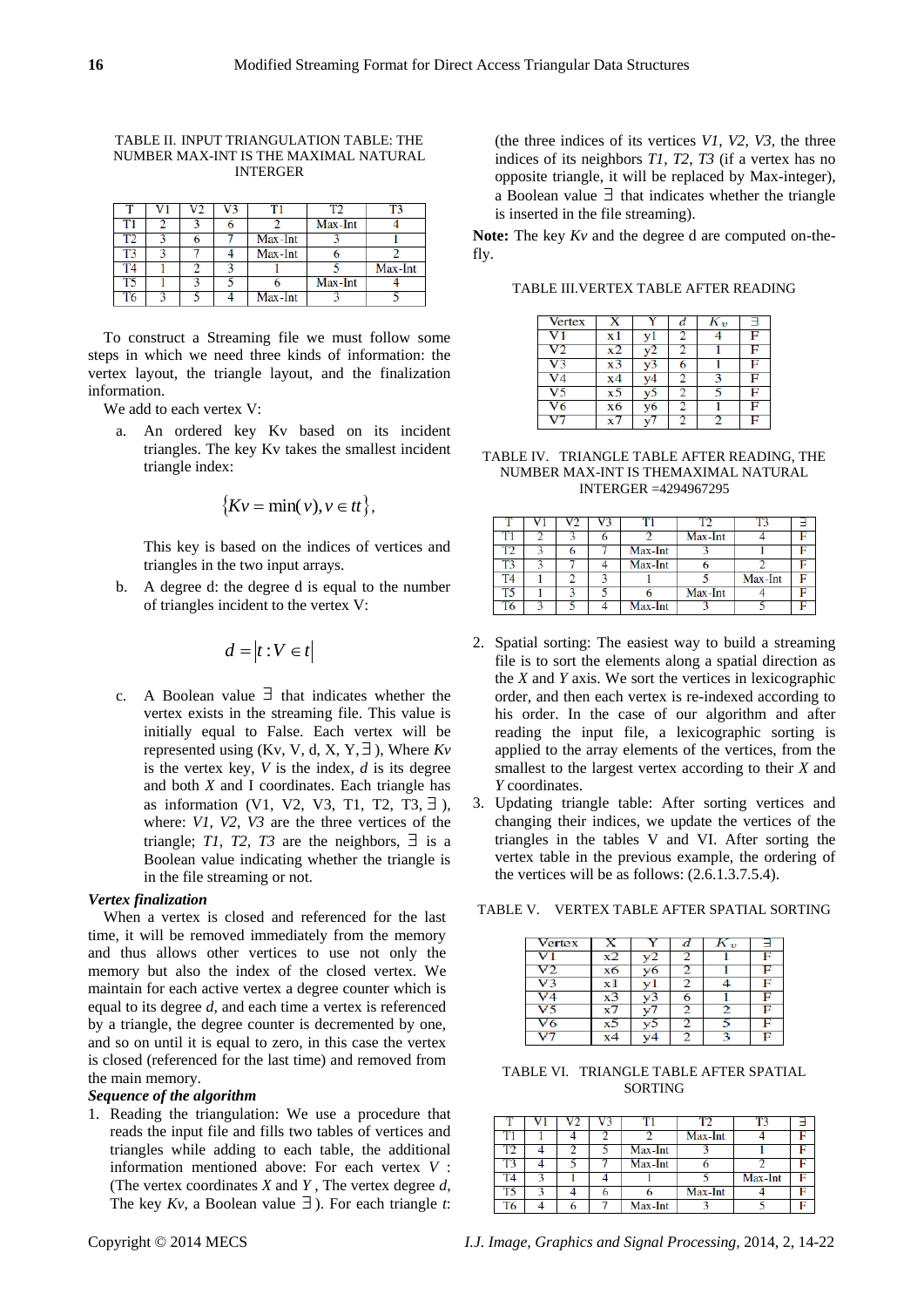4. Complete streaming file: To build the streaming file, we take each time a vertex from the vertex table according to their orders and we apply the following operations:

## *Selection and verification*

If the vertex does not exist in the streaming mesh:

- 1) We go to the smaller triangle that refers it using the key *Kv*.
- 2) We turn around the vertex by completing a list of incidents triangles on the vertex (only triangles that are not already inserted will be added to the list).
- 3) We sort the elements of the list from the smallest one to the largest one. If the vertex already exists: we move to the next vertex and resume the steps from the beginning.

#### *Interleaving vertices and triangles:*

For each triangle of the list:

- 1) We interleave vertices one by one starting with the smallest, if they are not interspersed. After each new vertex inserted in the streaming file, we must immediately interleave all the triangles that include the current vertex and the previous vertices.
- 2) Finally, we interleave the current triangle.

#### **Note:**

A vertex or a triangle must not be interleaved twice in the streaming mesh, here is a small example: While travelling through a streaming file, at a given moment, all active triangles and vertices can be seen as a trianglebased data structure with minimal representation.

The set of vertices of this structure is called the front Fi (the width front or simply the width  $=$  maxi |Fi| of the front, i.e. the maximum number of active vertices at the same time). However, to access the neighbors of a given triangle we must traverse all active triangles, which will take a long time to process the active part of our streaming mesh, especially if the width front is very large, and therefore the file processing time will be too long. To solve this problem we add neighborhood information to make access to neighbors in constant time. We have two ways to add the notion of neighborhood to the new structure:

- 1. Starting from the same principle of the triangle-based structure, using the notion of the neighbor triangle: with each triangle interleaved in the streaming file we add beside three fields, each field represents the neighbor triangle opposite to the vertex located in the same order. Otherwise (in border triangles), we put a special index e.g. max-integer (Figure2). For each triangle, we refer only to those neighbor triangles that are inserted before it in the streaming file. The disadvantage of this method is that:
	- The streaming file is larger.
	- There is useless information, such as special indices that tell us what a vertex has no opposite triangle is unnecessary and slows the course of the streaming file.

2. A second method consists of inserting after each triangle of the streaming file, its neighborhood information with the previous triangles (If a triangle has two neighbors that are already inserted in the file, we inserted neighborhood information for each incident triangle sequentially. otherwise we move to the next item that is a vertex or a triangle). So, to build our streaming file we interleave vertices, triangles, and neighborhood information in a single file (Figure2). This will allow us, at a given moment, to know if a triangle has neighbors or not, we go directly to the neighborhood information that comes after. This second method not only enables us to reduce the size of the file by eliminating useless information, but also to facilitate the reading of the file on the one hand and to accelerate the course of another share.

## *Triangles finalization*

The problem with both methods is still the indexing of triangles which may exceed the addressable range in the main memory when browsing the streaming file. To solve this problem we use the finalization to allow multiple triangles to use the same index. A triangle is finalized and referenced for the last time if all its neighboring triangles were interleaved.

To finalize a triangle t we use its degree which is equal to  $|t'|$ :  $t'$  neighbor of t.

A triangle can have at most three incident triangles. This degree will be used as a degree counter that is decremented each time the triangle is referenced by the neighborhood information. The streaming file will be as follows.Figure2:

#### III. DIRECT ACESS ON A STREAM FILE

The use of neighborhood information reduces on a remarkable way the time required to traverse the neighborhood in the streaming file. However, to access the elements located in the middle of a triangulation we must always start with the first point of streaming and pass through all the elements of the triangulation, according to the sequential order of the file to the target. This is in large part due to the sequential structure on one hand, and because of the occupation of the same index by several vertices and faces in the other hand. We have reduced access time to the elements (vertices, faces or parts of the triangulation) to any position in the triangulation. The proposed method defines the elements involved in the reading part of the triangulation using zigzag1 readings (see figure 3), to collect the missing components (vertices, faces, and neighborhood information).

To do this, we add an indirection stage at the streaming file, which directly allows to determine the indices of vertices and faces without going through the elements that dereference its. The index values are the same used to reference the elements (faces, vertices) when these elements pass into the current stream of memory.

1

<sup>1</sup> do (readings) trips / Returns to search for intercalated vertices and faces involved in the definition of the concerned part.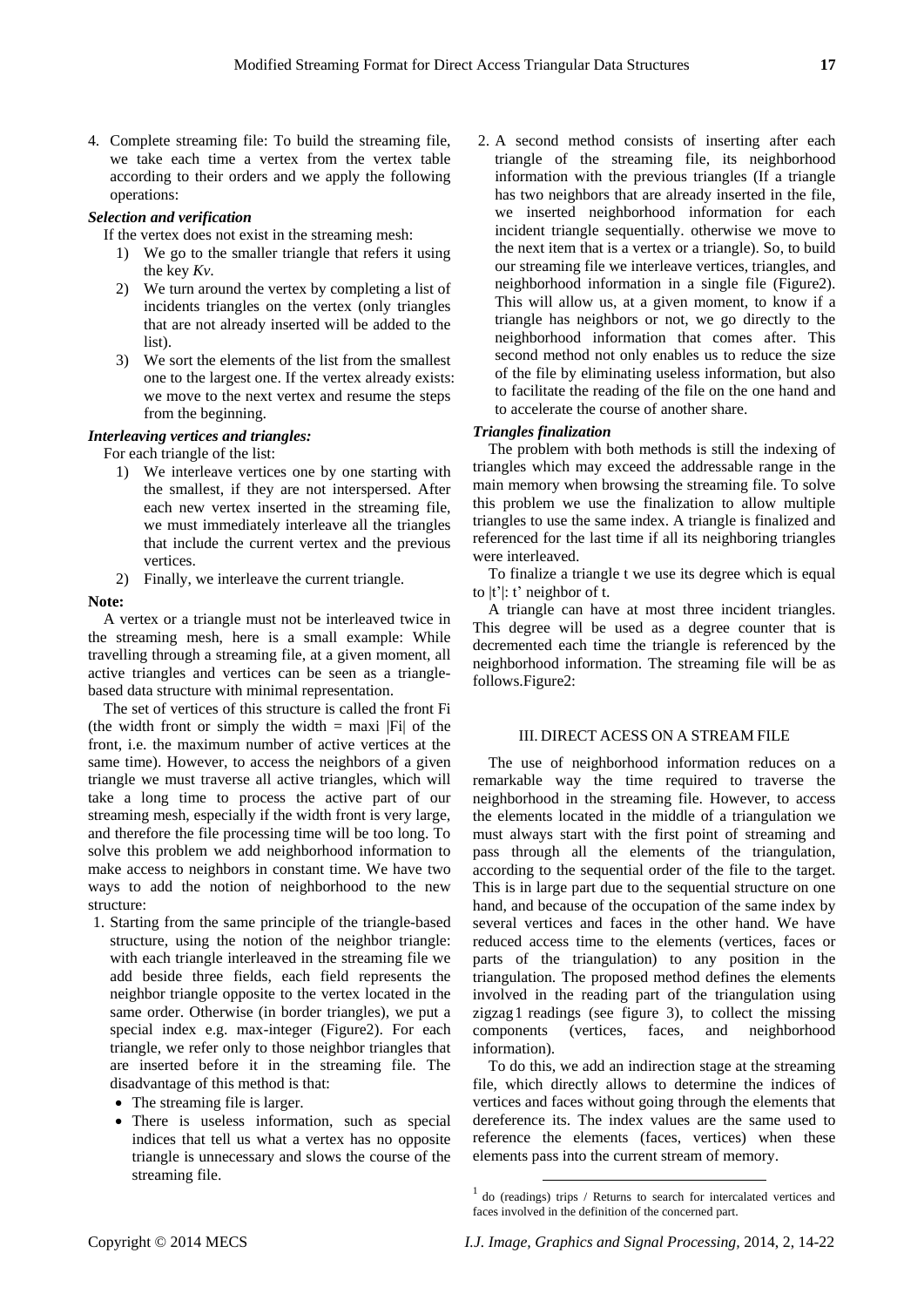We envisaged three possible methods to access directly to a particular subdivision of a triangulation:

- 1. We designate *Si*, the vertex with the coordinates (*xi*; *yi*): we look for the vertex in question, and then we made trips/returns to find the indices of vertices which make up the faces located after the vertex *Si*.
- 2. A second method is to directly load the span (the maximum number of active vertices at the same time) witch precede the vertex Si, it allows us to avoid to trips/returns like as the previous method.
- 3. The third alternative is to change the streaming format by inserting with each vertex and each face, the corresponding index in the streaming file. So we have the index directly without having to read the file from the beginning.

**Note:** The first two methods suffer from two drawbacks: the time of traversing, especially in the first method with several trips/return, and the memory space required will go up to the double span space.

#### *C. Indexing structure*

We modify our structure to be semi-indexed<sup>1</sup>. We added an indirection to vertices and faces of our file, which will enable us to know directly the indices of the vertices (faces) without making trips/returns to the faces (neighborhood information).

To apply this indirection to the file structure, we will further modify the construction scheme. For this we must:

- add before the coordinates of each new vertex intercalated in the streaming file, the index to which it is referenced by the first face that follows;
- add before the vertices of each new face intercalated in the streaming file, the index to which it is referenced by the first neighborhood information that follows.

#### *D. Direct access to the triangulation*

To build a window with size Size\_front<sup>2</sup> in the streaming file we chose to position the reading head at a line L witch represents the center line of the window. Then we decode the "L-Size front" and "L+Size front" (see Figure 3) to construct the two tables of vertices and faces containing the explicit representation of this part of the triangulation.

## Size front =  $|F_L|^3$ .

# *Position the reading head*

The reading head can be pointed at three different lines, which leads us to treat each of these three cases:



Figure 3. Position of the reding head on line streaming file: the length of Size\_front depends on the forehead of the streaming file (i.e. loaded into memory part) in this point.

1. The reading head is on a vertex line of the form:

# *V i x y,* where:

- *V* means that the line is a vertex;
- *i* is the index of the vertex in the streaming file:
- *x* and y are the coordinates of the vertex *i*.
- 2. The reading head is positioned on a face line of the form:

## *f i V0 V1 V2,* where:

- *f* means that this line is a face;
- *i* is the index of this face in the streaming file:
- *V0*, *V1* and *V2*: are the indices of the vertices that make up the face *i*.
- 3. The reading head is positioned on a line of the form:

# *N F1 F2, where:*

- *N*: Indicates that this line represents a neighborhood information;
- *F1* and *F2*: represent the indices of the two neighboring faces.
- *E. Search of the elements of the triangulation*

Each line requires special processing to extract the relevant information that can be a vertex, a face or a neighborhood between two faces:

- 1. First case: This case corresponds to the introduction of a new vertex on the current flow, and is of the form: *V i x y*. All we needs to do in this case is to extract the coordinates x and y, and assign its directly to the vertex *Vi* in the vertex table.
- 2. Second case: In this case, the line is a declaration of a new face of the form *fi V0 V1 V2*. This means that the face *fi* is constructed by three vertices *V0*, *V1* and *V2*. Given the sequential nature of the streaming format, the three vertices are by default inserted before the face *fi*.

To dereference the three vertices of the face *fi*:

- a. We check for each vertex in the vertex table. If some vertices are not yet included, we pass to the next step.
- b. If a vertex is not yet declared in the vertex table, it may be that there is a previously closed vertex on the streaming file (referenced for the last time) with the same index.
	- i. We read the file in reverse order from the *L*.

-

<sup>&</sup>lt;sup>1</sup> This refers to the structure in streaming format, but with the index of vertices and faces in moments of their passage in the active flow, which means a provisional indexing when passing in RAM.

Size\_front depends on the location where we want to open the window on the file

<sup>3</sup> FL is the front which corresponds to the center line L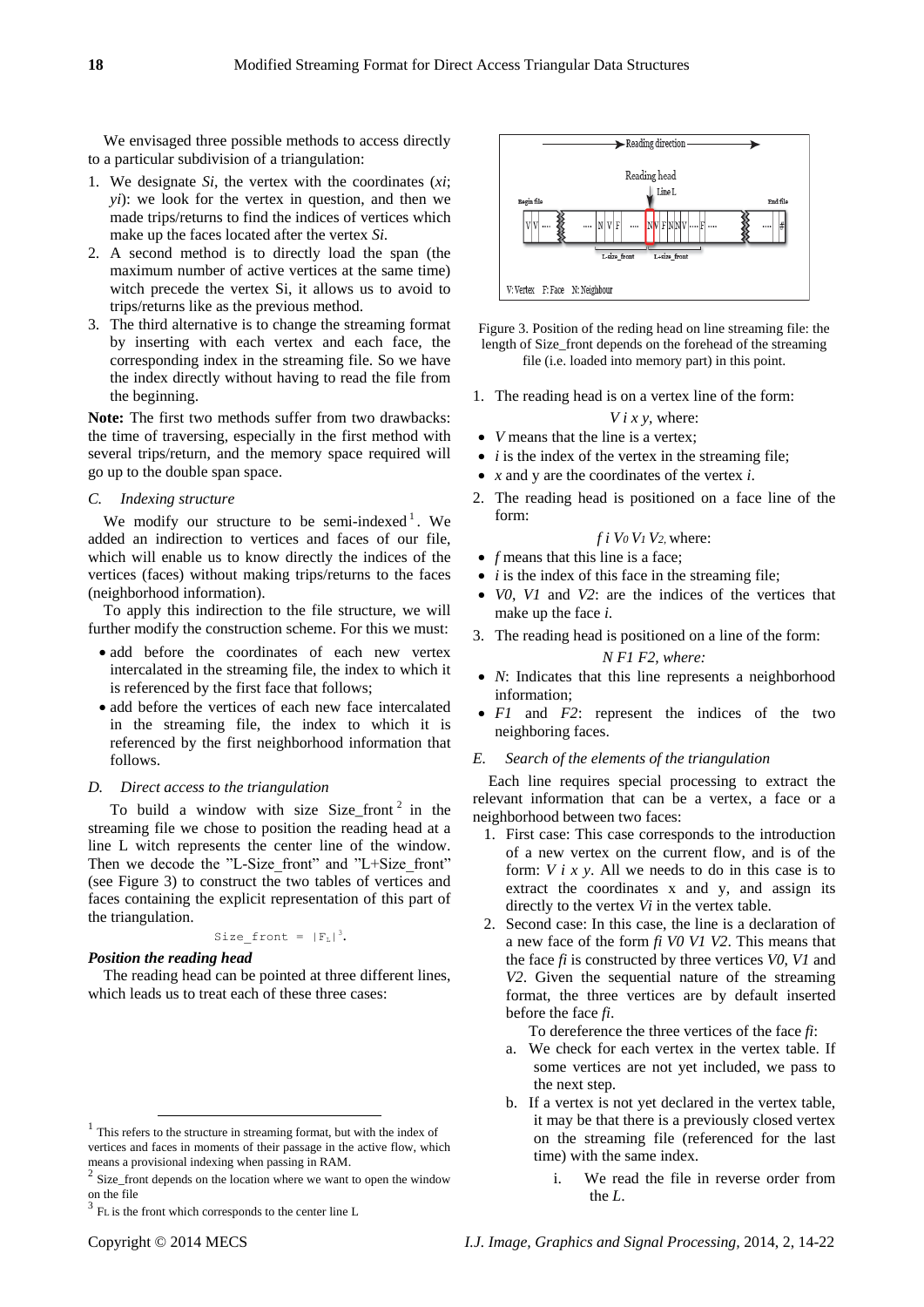- ii. We support only lines that begin with the letter  $\sqrt[n]{v}$  by comparing the index found *i* with the three vertices *V0*, *V1* and *V2*.
- iii. Since we retrieve a vertex, we add its coordinates to the vertex table and did the same search for other vertices, until the three vertices are reported in the vertex table.
- c. Then the face  $fi$  is filled in the table of faces by its three vertices *V0*, *V1* and *V2* (by updating the vertices indices following the vertex table and not the streaming file).
- 3. Third case: This is the case of a line declaring a neighborhood between two faces of the form:*N F1 F2.*

This means that the face *F2* is adjacent to the face *F1*. This third event brings both previous cases together because the neighborhood is called to two adjacent faces and therefore: the four vertices that compose them. The search of the vertices of both faces, if they have not yet been introduced into the vertex table follows the same detail scheme in the first two cases. The only improvement that can be made is due to the fact that the neighboring face is reconstructed by two vertices belonging to the first face, it remains to find only a single vertex (see Figure 4).



Figure 4. Opening a window in a streaming file: (1) Only the face F1 contains the neighborhood information to face F2 (2) research elements of the face F1 is limited to the search for vertex 4.

**Note:** The neighborhood between two faces in a streaming file takes always one direction (Figure4). (If a face *F1* is neighborhood of  $F2$ )  $\rightarrow$  (F2 is interlaced before F1).

#### *F. Accessing multiple sliding windows*

In addition to its advantage of access to the elements of the triangulation, our method provides another opportunity for the users and applications. It can open multiple windows simultaneously (see Figure 5) on the surface of the triangulation.

The gain provided by the use of the direct access method in terms of time is considerable:

- The direct access algorithm reduces the cost to go to a point in the streaming file to Zero (instead of traversing the file from the beginning to the specific point).
- The multiplication of sliding windows divides the travel time of the entire file according to the number of windows:

Traversing time = Traversing time \_ Number windows. With these advantages, we gain a more flexible structure (easy to navigate), more rich representation (with more information) on one hand. We obtain also a faster scheme to traverse the data by supplying the original structure on other hand.



Figure 5. Opening of three slippery windows on the surface of a streaming file at the same time.

## IV. RESULTS

In this section we evaluate the efficiency of our approach with several triangulations. However, most of the geometric models are not available. For that purpose, we made our evaluation tests on Delaunay triangulations generated randomly.

Indeed, the problem we deal with regard to the handling of triangulations whose size exceeds the capacity of the main memory of standard computers, that is to say, we are interested in information exchange5 between main memory and external memory, and not the use of information exchanged. In other words, when the user wants to load a part, it receives the response (if it exists) regardless of what he will do with afterwards.

Given these considerations, we have adopted a method of achieving consists of representing each triangulation in two tables (vertex table and faces face), as long as the other functions (visualization, simplification, compression, etc) didn't interest us in the context of this study. As for new streaming files structures, they are checked through inverse algorithms6.

Our results are obtained on a 64 bit machine, Processor Pentium (R) Dual-Core T4500@2.30 GHz with 6 GB of RAM. The table VII represents the different results obtained by traversing two types of streaming files of different sizes.

-

<sup>5</sup> In the form of vertices and faces.

<sup>6</sup> algorithms that generate the indexed triangular data structures from streaming files.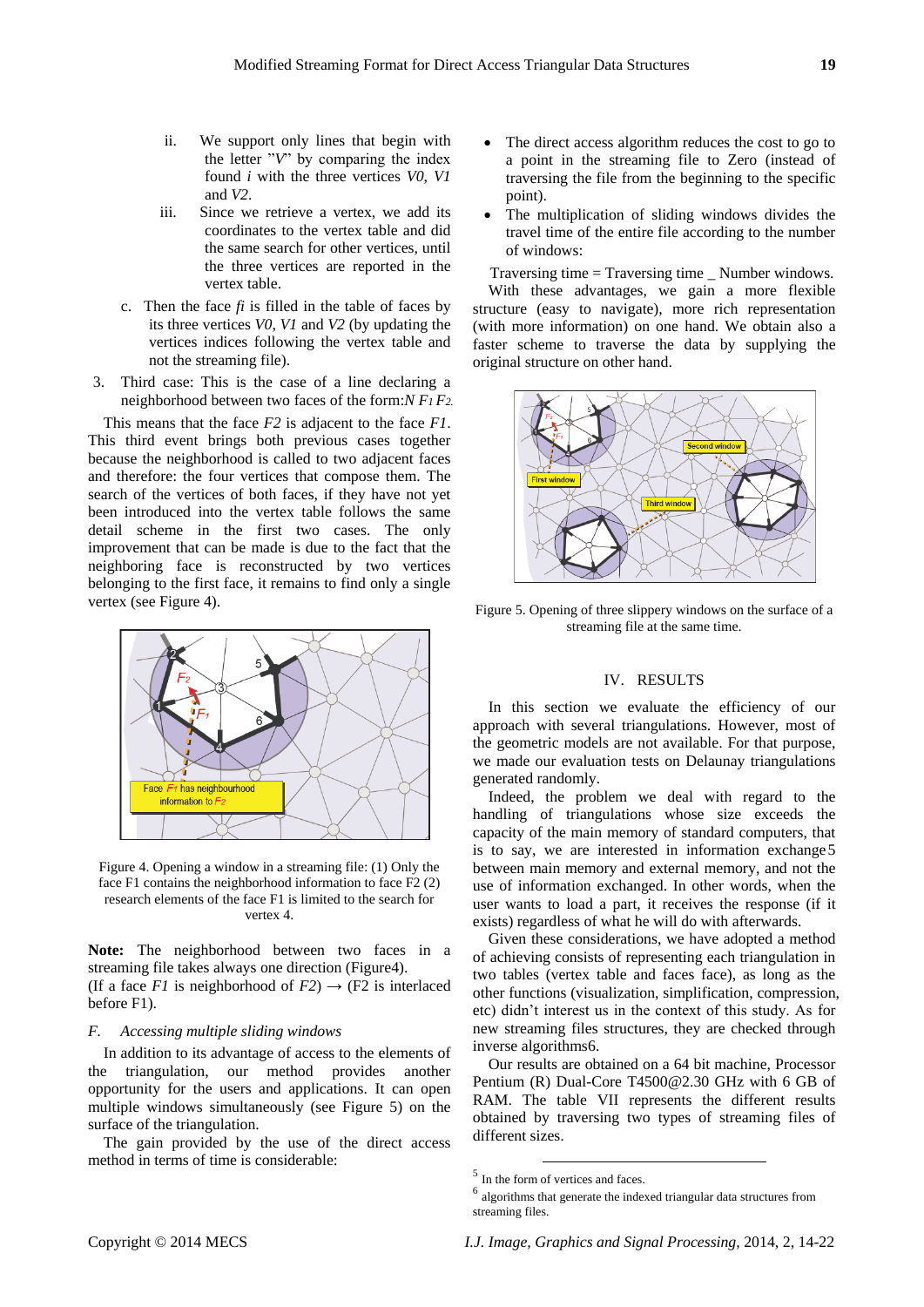The tests are applied to triangulations (from 100,000 to 700,000 points). For all streaming files, we can see that there's not a big difference for simple reading between both structures: our structure is about 60% by late contributions to the reading of the original structure. On the other hand, if we take into consideration the traversing in neighboring of the parts charged in memory for the original streaming format, we see that the time required for this operation through the entire file is very large compared to our structure. And even the representation (under a graphical format or through a table) of the gain provided by our method cannot be exact because of the exponential explosion of the time of the traversing neighborhood in the original structure.



Figure 6. Graphical representation of reading time of the both streaming file structures. Blue bars represent the reading time of the original structure. Green bars represent the reading time of the basic structure including the neighborhood traversing. The red rectangles represent the reading time of our new structure including neighborhood information.

As far as the occupied memory space by our structure, the flowchart 7 shows that the size of the structure is equal to twice the size of the original structure for each triangulation. Since the streaming format is a data structure designed for the handling of triangulations outside the main memory, then the file size is not a problem in itself, since it is supposed to load only the front of the structure in main memory.

For our second contribution which is the direct access to the streaming file, the original structure does not allow this issue. Table VIII represents the different results obtained by opening a windows of different sizes (100, 1,000 and 10,000 points) at the center of three streaming file with: 100,000, 200,000 and 300,000 points.

#### TABLE VII. NECESSARY TIME FOR TRAVERSING STREAMING FILES. THE COORDINATES ARE IN THE FLOAT FORM AND REPRESENTED IN 4 BYTES EACH. THE GAIN IN THE TABLE IS REPRESENTED COMPARED TO THE COST (TIME IN MS) OF READING STREAMING FILES.

| <b>Number</b><br>of points   | 100K  | 200K  | 300K  | 400K  | 500K  | 600K   | 700K   |
|------------------------------|-------|-------|-------|-------|-------|--------|--------|
| Original<br><b>Streaming</b> | 9658  | 19878 | 26472 | 38668 | 54697 | 74478  | 95261  |
| Our<br>structure             | 15896 | 32644 | 43457 | 75707 | 91453 | 121784 | 144700 |



Figure 7. The memory space required to represent the two streaming file structures.

| TABLE VIII.REPRESENTATION OF NECESSARY COSTS |
|----------------------------------------------|
| TO OPEN WINDOWS OF VARIOUS SIZES ON          |
| STREAMING FILES OF SEVERAL SIZES. THE TESTS  |
| CONSIST OF OPENING WINDOWS AT THE CENTER OF  |
| TRIANGULATIONS.                              |

| Window       |             | 100k   | 200k   | 300k   |
|--------------|-------------|--------|--------|--------|
| 100 points   | median Line | 294900 | 594600 | 894300 |
|              | Cost(MS)    | 2027   | 2640   | 1844   |
| 1000 points  | median Line | 292200 | 591900 | 891600 |
|              | Cost(MS)    | 9670   | 11161  | 11242  |
| 10000 points | median Line | 265230 | 564930 | 864630 |
|              | Cost(MS)    | 10995  | 12605  | 11590  |

#### V. CONCLUSION

We have proposed in this paper a new Out-of-Core solution improving a processing method which is the streaming format; this format allows us to treat the triangulation sequentially from the beginning with a capacity equal to the maximum length of active vertices. We have changed the streaming format by adding new information used to browse the part loaded into memory more quickly and make access to the neighborhood in constant time. Another contribution is the direct access, our format allows it by proposing a direct localization on the steam with a retrieving of the entire needed information.



Figure 8. Graphical representation of necessary costs to open windows in the middle of streaming files. The blue rectangles represent the costs (time in milliseconds) for opening windows in streaming files with 100k points. The same case (for red and green rectangles) applies to files 200k and 300k points.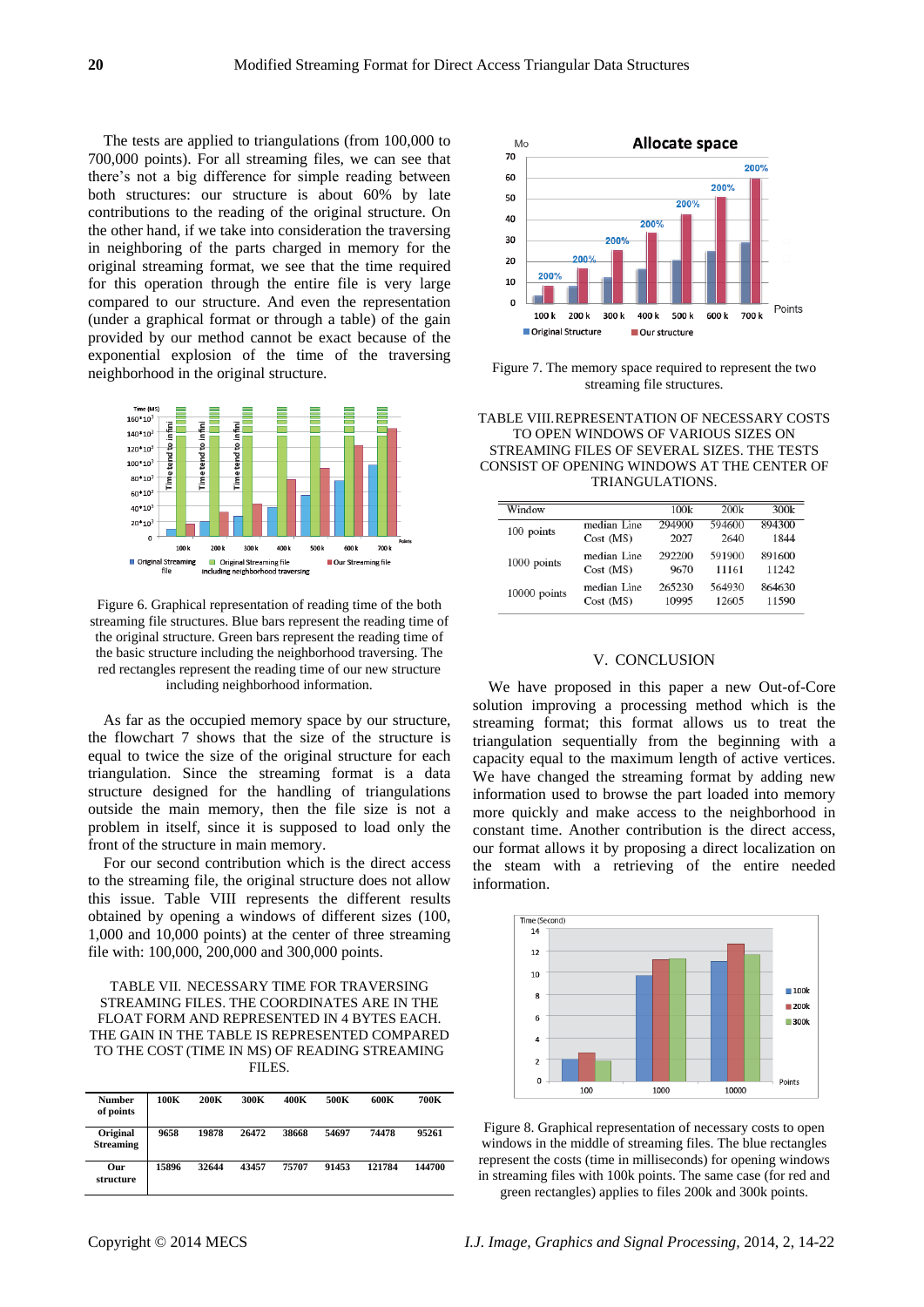#### REFERENCES

- [1] Bruce G. Baumgart. Winged edge polyhedron representation. Technical report, Stanford University, Stanford, CA, USA, 1972.
- [2] Bruce G. Baumgart. Winged-edge polyhedron representation for computer vision. In National Computer Conference, May 1975.
- [3] Bruce Guenther Baumgart. Geometric Modeling for Computer Vision. PhD thesis, Stanford University, USA, August 1974.
- [4] Swen Campagna, Leif Kobbelt, and Hans-Peter Seidel. Directed edges a scalable representation for triangle meshes. Journal of Graphic Tools, 3(4):1–11, 1998.
- [5] Luca Castelli Aleardi. Repr ésentations Compactes de Structures de Donn´ees G´eom´etriques. PhD thesis, Ecole Polytechnique, Palaiseau, France, December 2006.
- [6] Cgal: Computational geometry algorithms library. www.cgal.org.
- [7] Paolo Cignoni, Claudio Montani, Claudio Rocchini, and Roberto Scopigno. External memory management and simplification of huge meshes. IEEE Transactions on Visualization and Computer Graphics, 9(4):525–537, 2003.
- [8] Leila De Floriani, Leif Kobbelt, and Enrico Puppo. A survey on data structures for level-of-detail models. In N. A. Dodgson, M. S. Floater, and M. A. Sabin, editors, Advances in Multiresolution for Geometric Modelling, Mathematics and Visualization, pages 49–74. Springer, Berlin, Heidelberg, 2005.
- [9] Michael Garland. A multiresolution representation for massive meshes. IEEE Transactions on Visualization and Computer Graphics, 11(2):139– 148, 2005. Student Member-Eric Shaffer.
- [10] Leo J. Guibas and Jorge Stolfi. Primitives for the manipulation of general subdivisions and the computation of voronoi diagrams. In STOC '83: Proceedings of the fifteenth annual ACM symposium on Theory of computing, pages 221–234, New York, NY, USA, 1983. ACM Press.
- [11] Martin Isenburg and Peter Lindstrom. Streaming meshes. In Proceedings of the 16th IEEE Visualization Conference (VIS 2005), 23-28 October 2005, Minneapolis, MN, USA, page 30. IEEE Computer Society, 2005.
- [12] Marcelo Kallmann and Daniel Thalmann. Star vertices: A compact representation for planar meshes with adjacency information. Journal of Graphics Tools, 6(1):7–18, 2001.
- [13] Michael J. Laszlo. Computational Geometry and Computer Graphics in C++. Prentice-Hall, Inc., Upper Saddle River, NJ, USA, 1995.
- [14] P. Lienhardt. Subdivisions of n-dimensional spaces and n dimensional generalized maps. In SCG '89: Proceedings of the Fifth Annual Symposium on Computational geometry, pages 228–236, New York, NY, USA, 1989. ACM Press.
- [15] Peter Lindstrom. Out-of-core simplification of large polygonal models. In SIGGRAPH '00: Proceedings of the 27th annual conference on Computer graphics and interactive techniques, pages 259–262, New York, NY, USA, 2000. ACM Press/Addison-Wesley Publishing Co.
- [16] Abdelkrim Mebarki. Implantation de structures de donn´ees compactes pour les triangulations. PhD thesis, Universit é de Nice-Sophia Antipolis, France, April 2008.
- [17] Dinesh P. Mehta and Sartaj Sahni. Handbook Of Data Structures And Applications. Chapman & Hall/Crc Computer and Information Science. Chapman & Hall/CRC, 2004.
- [18] David E. Muller and Franco P. Preparata. Finding the intersection of two convex polyhedra. Theor. Comput. Sci., 7:217–236, 1978.
- [19] Franco P. Preparata and Michael I. Shamos. Computational geometry: an introduction. Springer-Verlag New York, Inc., New York, NY, USA, 1985.
- [20] Hanan Samet. Applications of Spatial Data Structures: Computer Graphics, Image processing, and GIS. Addison-Wesley Longman Publishing Co., Inc., Boston, MA, USA, 1990.
- [21] Hanan Samet. The Design and Analysis of Spatial Data Structures. Addison-Wesley Longman Publishing Co., Inc., Boston, MA, USA, 1990.
- [22] Robert Sedgewick. Algorithms. Addison-Wesley Longman Publishing Co., Inc., Boston, MA, USA, 1984.
- [23] C. Silva, Y. Chiang, J. El-Sana, and P. Lindstrom. Out-of-core algorithms for scientific visualization and computer graphics. In IEEE Visualization conference'02. Boston, Massachusets. Course Notes, October, 2002.
- [24] Jianhua Wu and Leif Kobbelt. A stream algorithm for the decimation of massive meshes. In Graphics Interface, pages 185–192. CIPS, Canadian Human-Computer Commnication Society, A K Peters, June 2003. ISBN 1-56881-207-8, ISSN 0713-5424.

**Khaled Abid** was born in Oran, Algeria. He is now a PhD student at "Tiaret, Ibn khaldoun University". He has a degree of "Ingénieur d'Etat" from "Université d'Oran", Algeria.

K. Abid is now preparing his PhD thesis, on External Memory Triangular Data Structures.

**Abdelkrim Mebarki** was born in Oran, Algeria. He is now an assistant professor at "Université des sciences et de la technologie d'Oran – Mohamed Boudiaf". A. Mebarki has his PhD degree from the University of Nice-Sophia Antiplis, France, in 2008. He has a Master degree from the same university, and the degree of "Ingénieur d'Etat" from "Université des sciences et de la technologie d'Oran – Mohamed Boudiaf".

A. Mebarki is now assistant researcher, in SIMPA laboratory, working in "Image-Vision" team. His research